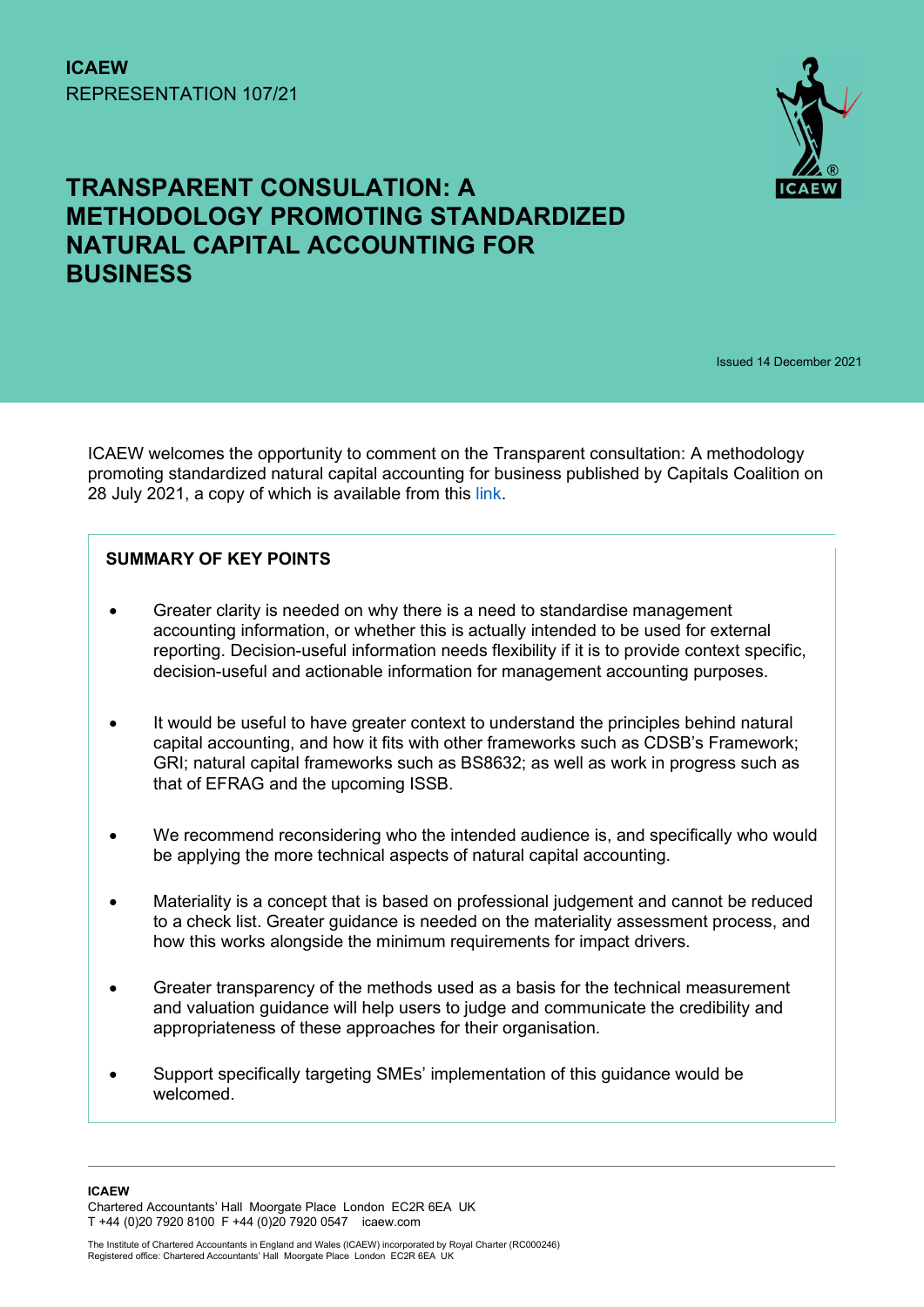#### ICAEW REPRESENTATION 107/21 TRANSPARENT CONSULATION: A METHODOLOGY PROMOTING STANDARDIZED NATURAL CAPITAL ACCOUNTING FOR BUSINESS

ICAEW is a world-leading professional body established under a Royal Charter to serve the public interest. In pursuit of its vision of a world of strong economies, ICAEW works with governments, regulators and businesses and it leads, connects, supports and regulates more than 157,800 chartered accountant members in over 147 countries. ICAEW members work in all types of private and public organisations, including public practice firms, and are trained to provide clarity and rigour and apply the highest professional, technical and ethical standards. Members in practice, in business and private individuals all have a role to play if sustainability goals are to be met. The work being undertaken by ICAEW in this area is to change behaviour to drive sustainable outcomes.

© ICAEW 2021

All rights reserved.

This document may be reproduced without specific permission, in whole or part, free of charge and in any format or medium, subject to the conditions that:

• it is appropriately attributed, replicated accurately and is not used in a misleading context;

• the source of the extract or document is acknowledged and the title and ICAEW reference number are quoted.

Where third-party copyright material has been identified application for permission must be made to the copyright holder.

For more information, please contact: representations@icaew.com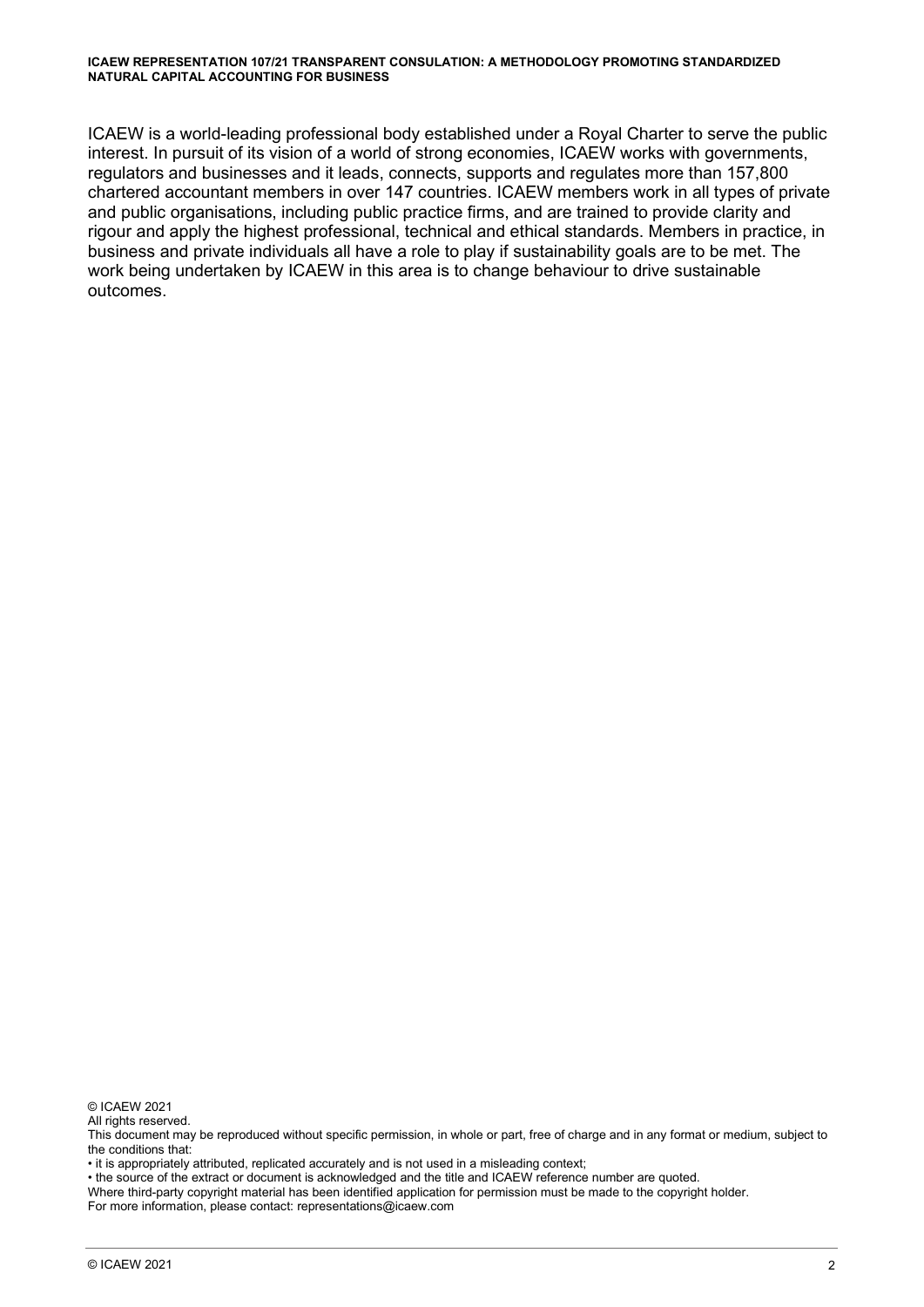

14 December 2021

Capitals Coalition Bezuidenhoutseweg 2 2594 AV 's-Gravenhage The Netherlands

TRANSPARENT CONSULATION: A METHODOLOGY PROMOTING STANDARDIZED NATURAL CAPITAL ACCOUNTING FOR BUSINESS

## OVERARCHING SUPPORT FOR THIS WORK

ICAEW fully supports work to develop guidance on natural capital accounting for the accounting profession. Accountants play a crucial enabling role in providing the information, systems and governance necessary to embed natural capital in decision-making. Supporting the profession with guidance to better understand natural capital, as well as how it can be valued and integrated into decision-making supports the provision of better information, as well as a better understanding of the business risks and opportunities associated with natural capital.

## ACCESSIBILITY OF THE GUIDANCE FOR ACCOUNTANTS

As most accountants will be new to the topic of natural capital accounting there is a need for more background information on natural capital, how it can be accounted for, and the risks and opportunities for business in this guidance. For example, an introduction to the Natural Capital Protocol; an explanation of how this fits as part of a business strategy; how this may benefit an organisation financially; how it fits with other frameworks such as Climate Disclosure Standards Board's (CDSB's) Framework; Global Reporting Initiative; natural capital frameworks such as BS8632; as well as work in progress such as that of the European Financial Reporting Advisory Group (EFRAG) and the upcoming International Sustainability Standards Board (ISSB).

Accountants (and others involved in business decision-making) are already juggling huge demands on their time from a myriad of reporting and assessment initiatives – they will need support to understand why they should apply this one, and how it fits with other frameworks they may be using/assessing.

The guidance goes into some technical detail on environmental economics approaches to measurement and valuation. An accountant does not have the training to understand or apply these approaches (and it would not be appropriate for them to do so). We recommend reconsidering who the intended audience is, and specifically who would be applying the more technical aspects of natural capital accounting. For areas of the guidance where it may be appropriate for accountants to be the primary audience, terminology such as double materiality could be helpful in explaining the core concepts, as it is already familiar to accountants.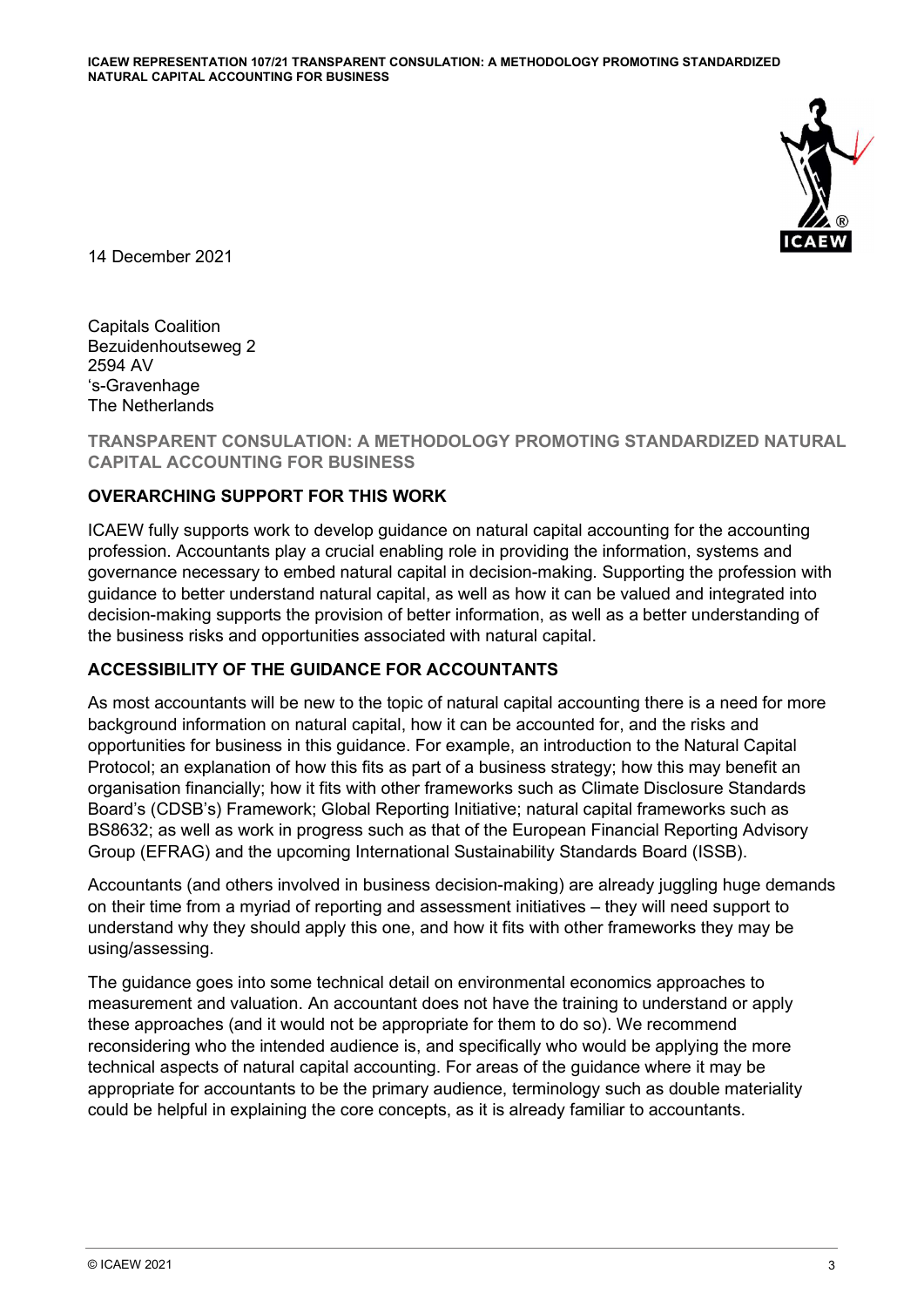#### ICAEW REPRESENTATION 107/21 TRANSPARENT CONSULATION: A METHODOLOGY PROMOTING STANDARDIZED NATURAL CAPITAL ACCOUNTING FOR BUSINESS

# CLARITY ON THE INTENDED APPLICATION OF THIS METHOD

#### CONFUSION BETWEEN MANAGEMENT ACCOUNTING AND FINANCIAL ACCOUNTING

Whilst the aim of this guidance is to support natural capital management accounting, there are several references to external reporting and processes associated with this (e.g. page 13 'Accounting period' refers to the concept and principles of financial accounting, whilst page 7 notes that the focus is on a decision-making context 'that is, in a management accounting rather than an external reporting setting').

This confusion extends to who the primary audience for this guidance is and the processes it will feed into. Cleary setting out the definition of management accounts/accounting and financial accounts/accounting together with the associated processes; gaining clarity on the intended use of this guidance (internal decision-making or external reporting); and who should be applying which sections of this guidance (as noted above, the more technical sections would be better suited to environmental economists than accountants) would greatly help the authors to clarify these points throughout the document.

## BALANCING STANDARDISATION AND DECISION-USEFULNESS OF INFORMATION

It is the flexibility of management accounting that allows it to be decision-useful, versus the standardisation of financial accounts that allow for comparable external reporting. We feel that attempts to standardise natural capital accounting would be more appropriate for external reporting (many of these concepts are already tackled in BS8632). Natural capital assessments intended to inform internal decision-making need to allow flexibility of approaches to ensure the information provided is decision useful. At points in the document the guidance recommends a standardisation of approach that is not aligned with the principles of management accounting - to provide decisionuseful and actionable information. For example, page 14 'Baselines' states that a pristine baseline must be used (with other scenarios being optional). This requirement limits the decision-usefulness of this information. Returning an area to a pristine state is rarely (if ever) possible, for example in the agriculture sector it would almost always be impossible to determine what the original pristine state was, or to realistically take action to return the land to that state. Therefore, using a baseline that would be actionable will be much more decision-useful, for example, comparing intensive farming to a baseline of organic farming.

The 4 principles of relevance; rigor; replicability; and consistency are useful to carry through this guidance. However, there are instances where these principles conflict with the guidance, for example the principle of relevance is to ensure that you consider the most relevant issues. This conflicts with some of the standardisation that is prescribed here, for example prescribing the impact drivers to be included, and the lack of guidance on the materiality assessment (page 14).

#### MATERIALITY

Materiality is a concept that is based on professional judgement, and cannot be reduced to a check list. However, this guidance mandates a list of impact drivers to be included in the materiality assessment for the natural capital account. This approach risks users missing other potentially material aspects of natural capital from their account. Further guidance on the process to be followed to balance undertaking a context-specific materiality assessment with fulfilling the requirements to include the stated impact drivers would be useful. At present it seems that the six impact drivers prescribed here are used as the starting point for the assessment, rather than first undertaking a broader materiality assessment and then cross-referencing to these impact drivers (for example, by explaining where any of these six impact drivers have not been found to be material).

Whilst we understand that this guidance is focussing on the Natural Capital Protocol measure and value steps, omission of the materiality assessment is problematic. Please also note the comment